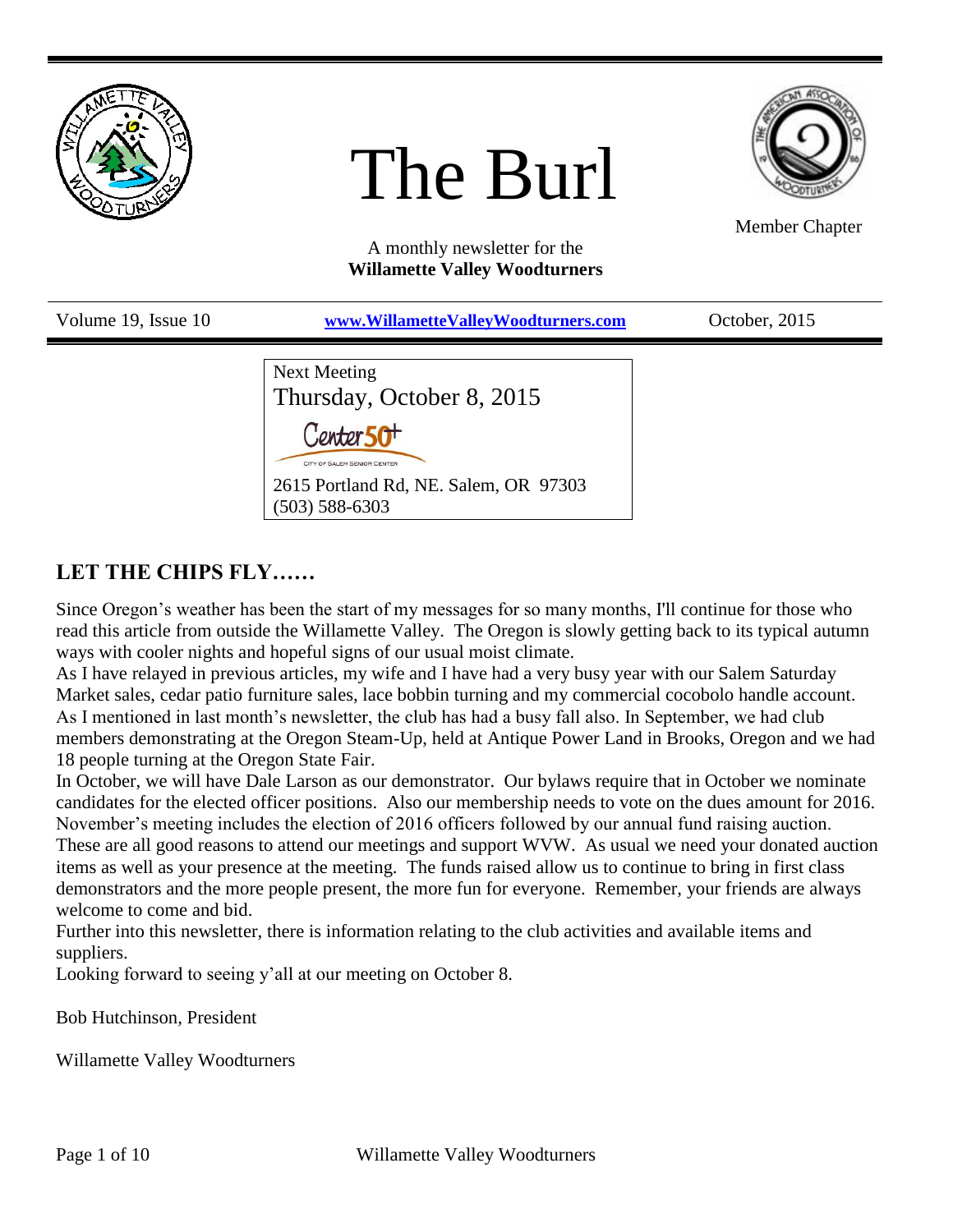# **Current & Upcoming Events**

## **October Demo, Dale Larson**

# **Turning a Bowl**

Our October 8<sup>th</sup> demonstrator will be Dale Larson, who turns bowls made from local hardwoods such as Big Leaf Western Maple, Pacific Madrone, and Oregon Black Walnut.

Beautiful as well as functional, Dale's creations are admired by collectors around the globe and frequently selected for wedding presents and corporate gifts.



Dale lives and works in Gresham, OR and is a founding member of the Portland area Cascade Woodturners. He has been a member of the American Association of Woodturners (AAW) for over 20 years and he frequently demonstrates his bowl and sphere turning techniques to AAW clubs throughout the US.

Dale does a great job with demos, so plan to attend on Thursday.

### **November is our annual auction**

Time to prepare for Christmas and the opportunity to purchase a one of a kind gift. Our annual Pot Luck and Auction will be November 12, 2015. This year we have a full fledged Potluck rather than desserts only. Signup sheet will be available at the October meeting so that we have an idea of what folks are bringing so that the club can plan its contribution accordingly. Those who are not attending the October meeting should sign up via email to Neva at [nhutch@wvi.com](mailto:nhutch@wvi.com) **before end of October 23rd**. Plan to join the club for some fun, friendship and delicious food. Help raise funds for the club. Bring your favorite food to share. Doors open at 5:00 for socializing and grub with the Auction beginning at 6:00, with Dave Colsen as our auctioneer.

## **Bid high, bid often!**

### **December will be Gadgets & Gizmos!**

Bring several of your homemade gadgets to share with the group. Describe how you use the item and the process of making the item. This is a great chance to share your ideas and learn from others.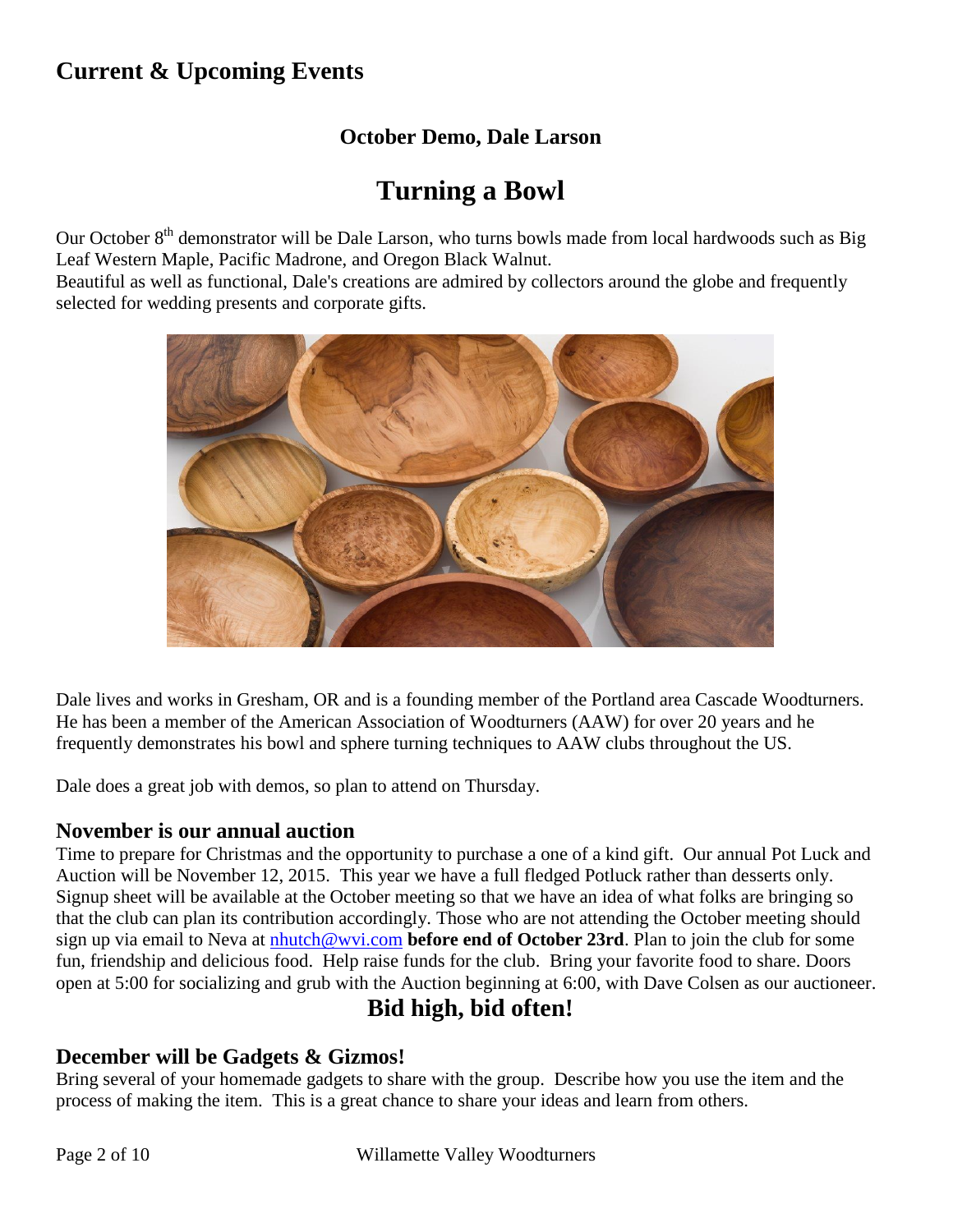### **The Editor's Corner**

By Henrik Åberg

Please help improve the Burl experience for all club members by submitting your own contribution. Some examples are: Your recent wood turning experiences that may interest other club members, reports on tools that you have tried out, pictures of your shop with a description of what works and what you would want different, pointers to interesting articles you found, upcoming events you are aware of that may not be known to all, buy/sell items etc. etc. Surely there is a lot going on out there that is of interest to others.

We would like to have monthly columns called "**What's on your Lathe?"** This is a suggestion from Betty Fox who kindly has submitted the first one and Jon Andersen the second. Please tell us about what you are turning. How you got the idea to turn it? What new skills you've learned while turning it or what basic skills you've improved? Some ideas that might come from what you are turning for other folks. What you would do differently if you turned the same thing again? Also, **"Tip of The Month"** as suggested by Bruce Stangeby.

**Two gift certificates per month will be given out to the two best contributions**! This month's gift certificates go to **Betty Fox** and **Jon Andersen!** Thank you!

### **The "Milton burl"**

By Jon Andersen

A few years ago a friend brought me a burl he had been saving for years. He called it "Milton burl". It was an interesting project. It now sits on his coffee table.

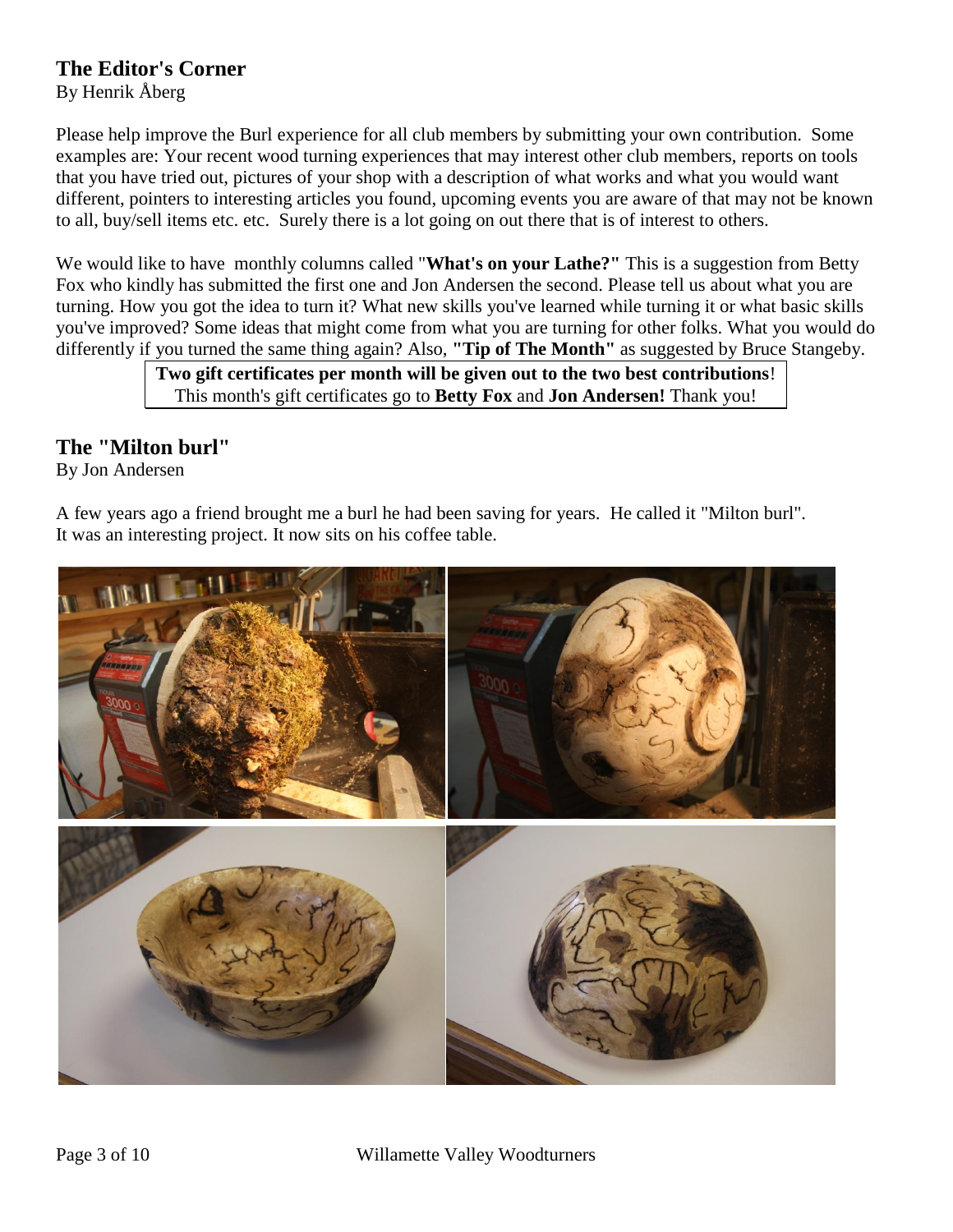### **History of Lathe Turning**

(Article submitted by Betty Fox, courtesy of Wikipedia)

The origin of woodturning dates to around 1300 BC when the Egyptians first developed a two-person lathe. One person would turn the wood with a rope while the other used a sharp tool to cut shapes in the wood. The Romans improved the Egyptian design with the addition of a turning bow. Early bow lathes were also developed and used in Germany, France and Britain. Sometime after the turning bow was developed, a lathe was created that spun when a lever was pumped by hand. Early lathe workers would sometimes use their bare feet to hold cutting tools in place while using their hand to power the lathe. In the Middle Ages a pedal replaced hand-operated turning, freeing both the craftsman's hands to hold the woodturning tools. The pedal was usually connected to a pole, often a straight-grained sapling. The system today is called the "spring pole" lathe. Spring pole lathes were in common use into the early 20th Century. Up to this point in history, the lathe operated in a reciprocal manner with the work piece rotating back and forth as the drive mechanism reset to the loaded position in preparation for the next stroke. This required the turner to alternately apply the tool as the blank spun toward the operator and remove it from the blank as it spun away from him. A two-person lathe, called a "great lathe", allowed a piece to turn continuously (like today's power lathes). A master would cut the wood while an apprentice turned the crank on a huge wheel, often several feet in diameter.



The term "bodger" stems from pole lathe turners who used to make the chair legs and spindles. A bodger would typically purchase all the trees on a plot of land, set up camp on the plot, and then fell the trees and turn the wood. Bodgers would set up their lathes in a stand of trees, cutting all of the trees around them. Once all the trees in the immediate vicinity were consumed, the bodger would move his lathe to a new spot within the same wood, to repeat the process. Interestingly, bodgers sometimes used lathes that did not have integral spring pole mechanisms, but rather placed

their lathes under a standing tree with a springy branch that was suitable to use as the drive mechanism. This made for a more portable type of lathe for the bodger. The spindles and legs that were produced by the bodger were sold in bulk, for pence per dozen. The bodger's job was considered unfinished because he only made component parts. The term now describes a person who leaves a job unfinished, or does it badly.



During the industrial revolution the lathe was motorized, allowing turned items to be created in less time. The motor also produced a greater rotational speed for the wood, making it easier to quickly produce high quality work. Today most commercial woodturning is done by computeroperated machinery allowing for mass-production that can be created with precision and without the cost of employing craftsmen. Despite this, there is still a demand for hand-turned products. Woodturning is also a hobby enjoyed by many people.

Modern professional woodturners are typically either "production" turners producing large quantities of functional pieces, or artistic turners producing smaller numbers of pieces, often enhanced after turning by carving, piercing, coloring, applying pyrography, gilding, or a number of other techniques to produce objects for the art market.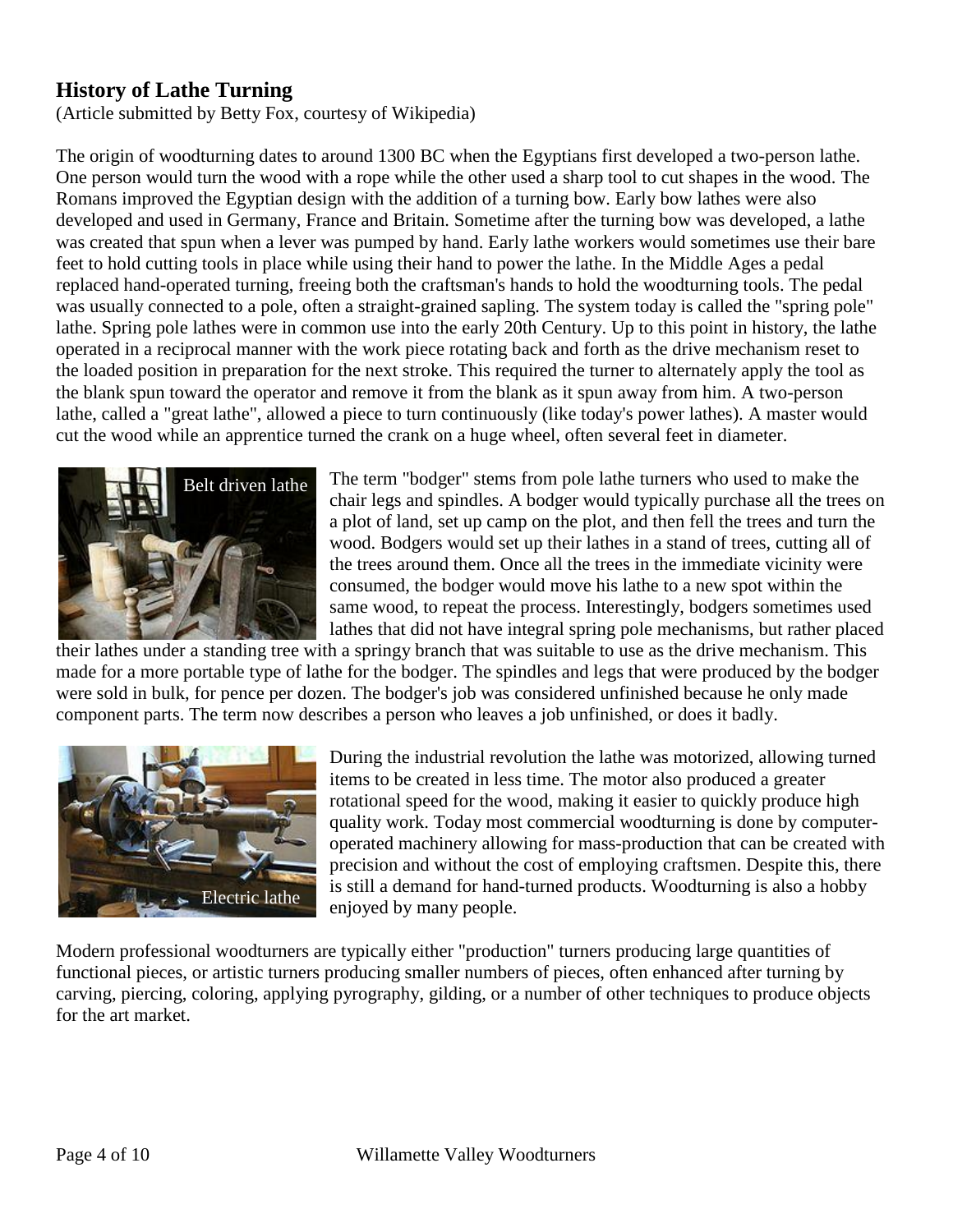### **What's On Your Lathe?**

By Betty Fox



I've been meaning to turn a segmented box on my little mini for quite a long time now. It's a great way to use up little pieces of wood and also get a beautiful piece at the same time. Ron and I finally got the project started by cutting up some maple and walnut for this box and maple, walnut, and yellow heart for another box. (Thanks to Terry Gerros for the walnut veneers used in this box). The box shown here is made from maple and walnut. I intend to cut a pretty segmented box for the top on my scroll saw. Ron used his fancy stave cutting jig

[\(http://www.turnedwood.com/compsled.html](http://www.turnedwood.com/compsled.html) here is one) to cut out the pieces and then glued it up. Here are some pictures of the process.



The box was mounted on a faceplate and screwed into the lathe about three weeks ago. I know, I'm slow but I'm taking my time doing this box because I want it to turn out really nice. It will probably be a Christmas present for someone in my family. I think it will be critical to have sharp tools to turn this project correctly so I will make sure and have them sharpened often. It's my first segmented turning, wish me luck!!!! Betty

\_\_\_\_\_\_\_\_\_\_\_\_\_\_\_\_\_\_\_\_\_\_\_\_\_\_\_\_\_\_\_\_\_\_\_\_\_\_\_\_\_\_\_\_\_\_\_\_\_\_\_\_\_\_\_\_\_\_\_\_\_\_\_\_\_\_\_\_\_\_\_\_\_\_\_\_\_\_\_\_\_\_\_\_\_\_\_\_

# **Random (and possibly useless) Statistics**

By Henrik Åberg

Did you know...... ?

|            | 67.3 years $=$ Average age of our club member (Honored Lifetime Members are excluded)  |
|------------|----------------------------------------------------------------------------------------|
| 5.2 years  | $=$ Average length of membership of our club members (HLMs are excluded)               |
| 72.4%      | $=$ Percentage of members on Medicare/Medicaid                                         |
| 34%        | $=$ Percentage of members living in Salem (2nd highest is Keizer with 10%)             |
| <b>54%</b> | $=$ Percentage of members paying their dues on time (this is bad; goal should be 100%) |
|            |                                                                                        |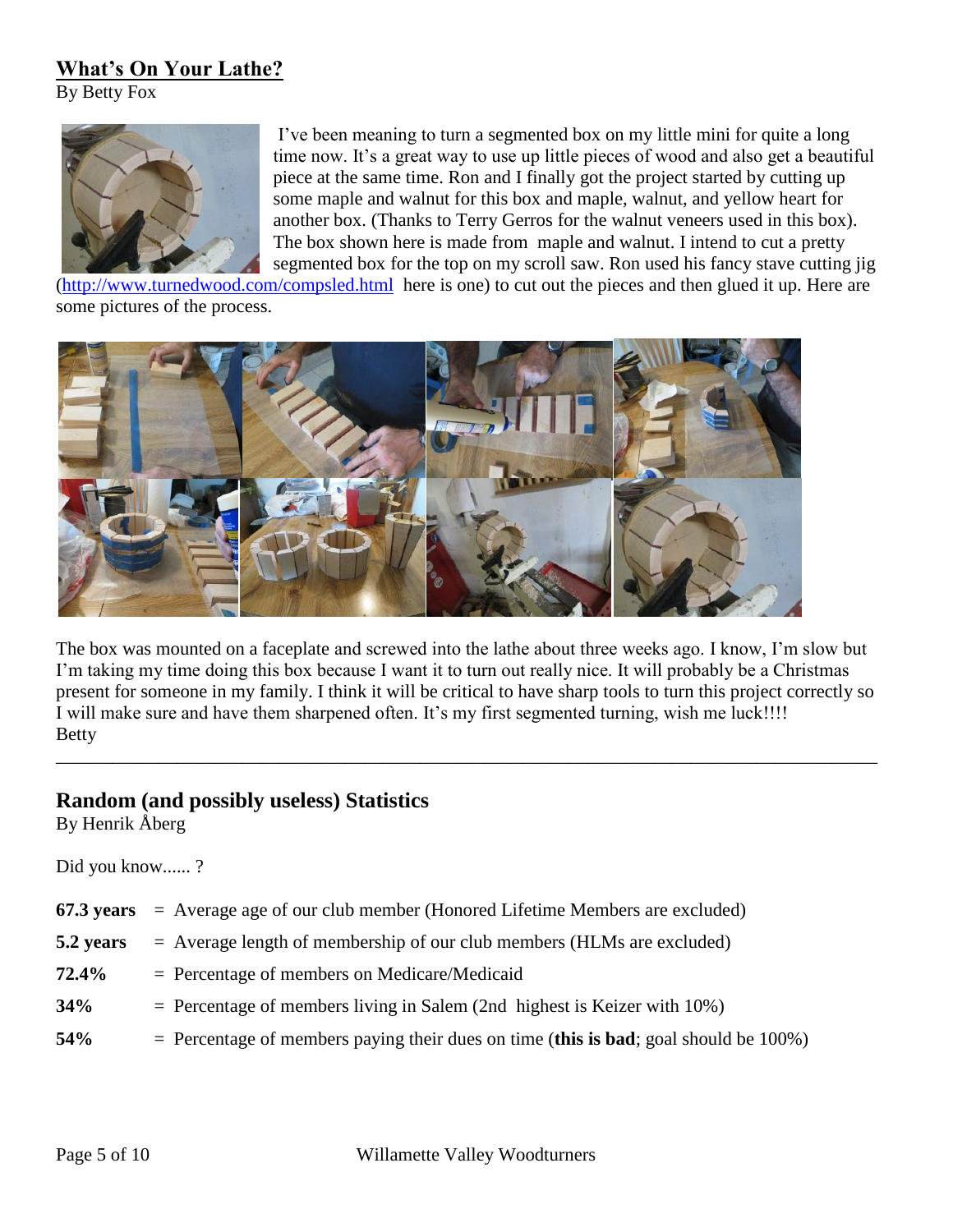### **Tip of The Month**

Submitted by Bruce Stangeby courtesy of Steve Russell's "Lathe Talk"

### **Storing Cyanoacrylates**

Most CA's have an average shelf life of about 6-12 months once opened. Unopened bottles can be stored in the freezer for an extended period of time. However, once a CA bottle is opened and exposed to atmospheric moisture, different storage procedures are required to prevent premature curing in the bottle.

#### **Unopened Containers**:

Unopened bottles should be stored in the freezer for the longest shelf life. Before using, allow the bottle to come to room temperature. I prefer to allow the frozen bottle to sit overnight on the bench before using it, to insure that it has reached uniform ambient temperature.

#### **Opened Containers**:

Do not store opened bottles without their caps, unless you live in areas that routinely have very low humidity levels year round. Exposure to high humidity can cause premature curing of the CA in the bottle.

If you purchase your CA in bulk containers and transfer them into smaller applicator bottles for use, ensure that these bottles are manufactured from polyethylene for best storage results.

Do not store opened CA containers near your manual pump accelerator bottle. During the summer months, high heat can cause accelerator vapors to leave the pump spray unit, causing premature curing of a nearby CA bottle. Some accelerators are now available in pressurized spray cans. While these are more expensive initially than bulk liquids, over time I have found out that they end up costing less per use than the bulk liquids.

Do not store opened bottles in the freezer. When removed, condensation may develop inside the bottle causing premature curing. For best long term storage results, store opened CA bottles in a jar with a desiccant to absorb any moisture inside the jar. When stored this way, you can usually get every drop out of the bottle.

Another option is to place the opened CA bottles inside a jar with a mason lid and pull a vacuum on the jar. This works very well, but requires a vacuum unit.

If you do not have one, use the above method with desiccant packs to remove any moisture inside the jar. Desiccant packs can be purchased at most camera and electronics stores, or be scavenged from the boxes of any new electronics that you purchase.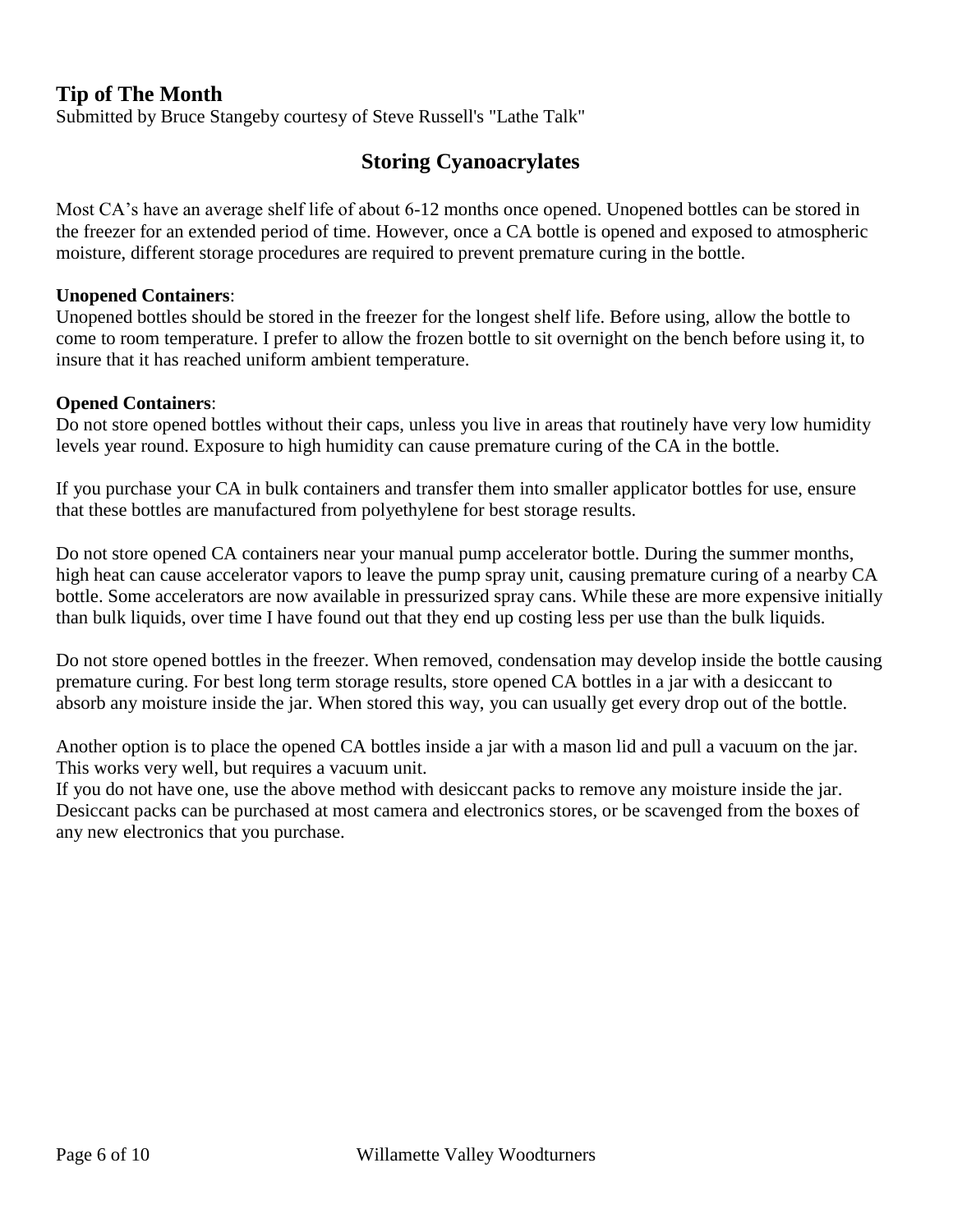# **Club Business**

### **Reminders**

From Jerry Lelack

- 1) If you have books or CD's checked out please **bring them back!** Other members may be waiting for them.
- 2) If you are on the wood gathering list please help. It seems that the same few always gather, not that we mind, but a lot of wood goes to waste.

\_\_\_\_\_\_\_\_\_\_\_\_\_\_\_\_\_\_\_\_\_\_\_\_\_\_\_\_\_\_\_\_\_\_\_\_\_\_\_\_\_\_\_\_\_\_\_\_\_\_\_\_\_\_\_\_\_\_\_\_\_\_\_\_\_\_\_\_\_\_\_\_\_\_\_\_\_\_\_\_\_\_\_\_\_\_\_\_

### **September Treasurer's Report**

By Henrik Åberg

| <b>Beginning Balance</b>       | \$4608.11 |                                      |           |
|--------------------------------|-----------|--------------------------------------|-----------|
| <b>September Income</b>        |           | <b>September Expenses</b>            |           |
| Glue sales                     | \$103.00  | Newsletter expenses                  | \$2.64    |
| Anchorseal sales               | \$44.00   | Lock Box                             | \$58.00   |
| Raffle ticket sales            | \$76.00   | Jay Shepard reimbursement            | \$975.00  |
| Jay Shepard class $(11*$ \$60) | \$660.00  | Shop fees for Jay Shepard class      | \$150.00  |
| Correction (see $*$ )          | \$63.00   | <b>Assumed Business Name renewal</b> | \$50.00   |
| <b>Total September Income</b>  | \$946.00  | <b>Total September Expenses</b>      | \$1235.64 |
| <b>Ending Balance</b>          | \$4318.47 |                                      |           |

\*) Web hosting recorded as \$170.88 for August; actual was \$107.88

### **Membership Report**

By Henrik Åberg

No new members since last month: The club has **105** members (91 paid + 14 HLM).

\_\_\_\_\_\_\_\_\_\_\_\_\_\_\_\_\_\_\_\_\_\_\_\_\_\_\_\_\_\_\_\_\_\_\_\_\_\_\_\_\_\_\_\_\_\_\_\_\_\_\_\_\_\_\_\_\_\_\_\_\_\_\_\_\_\_\_\_\_\_\_\_\_\_\_\_\_\_\_\_\_\_\_\_\_\_\_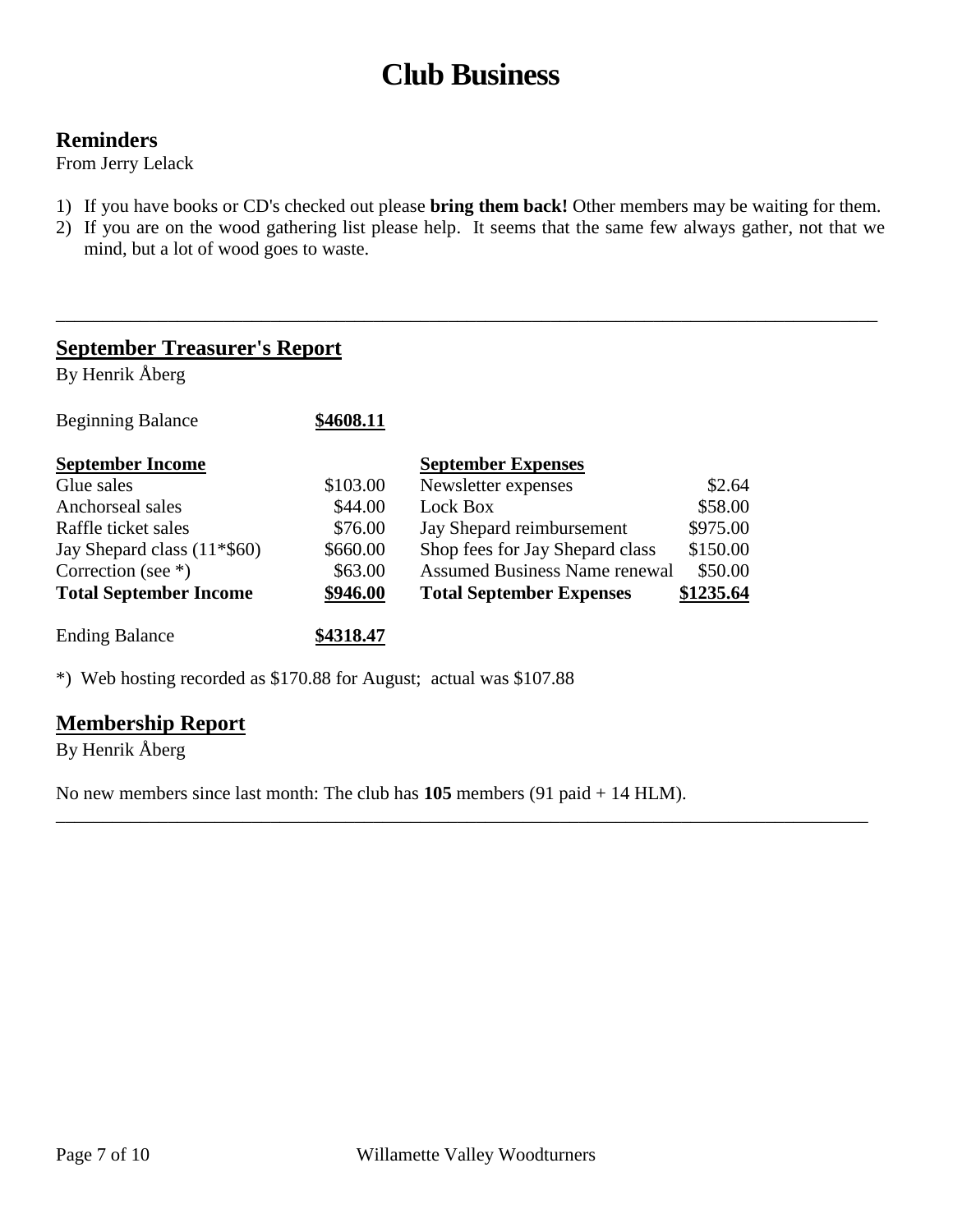## **Instant Gallery**

Each month you have a chance to show off and tell about your skill and woodturning efforts. All you need to do is bring a piece and fill out the short label telling about the piece. A renowned turning critic will give you their opinion of the work and you may even walk away with a nice gift certificate from Craft Supplies USA. Be sure to bring something to show at the next meeting.

# **Membership Rewards**

### **Library**

A friendly reminder to members with books and /or videos checked out from the library. Please return them at this next meeting.

### **Wood Gathering**

Sign-up sheets will be available to indicate your availability to help with wood gathering. Anyone who learns of a tree or log that is available to the club should notify Jerry Lelack (503 510-1577) or Bob Hutchinson (503 508-3279). The intent is to gather wood, process it to usable pieces, store it at the home of Terry Gerros, and then make it available to members. Terry can be reached at 503 580-5013.

### **From Terry Gerros**

I am a distributor for Stick Fast CA glue, Sharpfast Sharpening systems, and the Holdfast vacuum chucking system. If you have an interest in these products, give me a call or send me an email for details.

### **Supplies**

The club purchases a few supplies in bulk and sells it to members at club cost. We routinely have superglue (\$5), black or brown superglue (\$10) accelerator (\$6) and Anchor Seal (\$11/gal). The club purchased a small supply of half round protractors (\$6) used to measure the angle ground on a tool, and depth gauge (\$5). Henrik Aberg will have the resale items available at the meetings.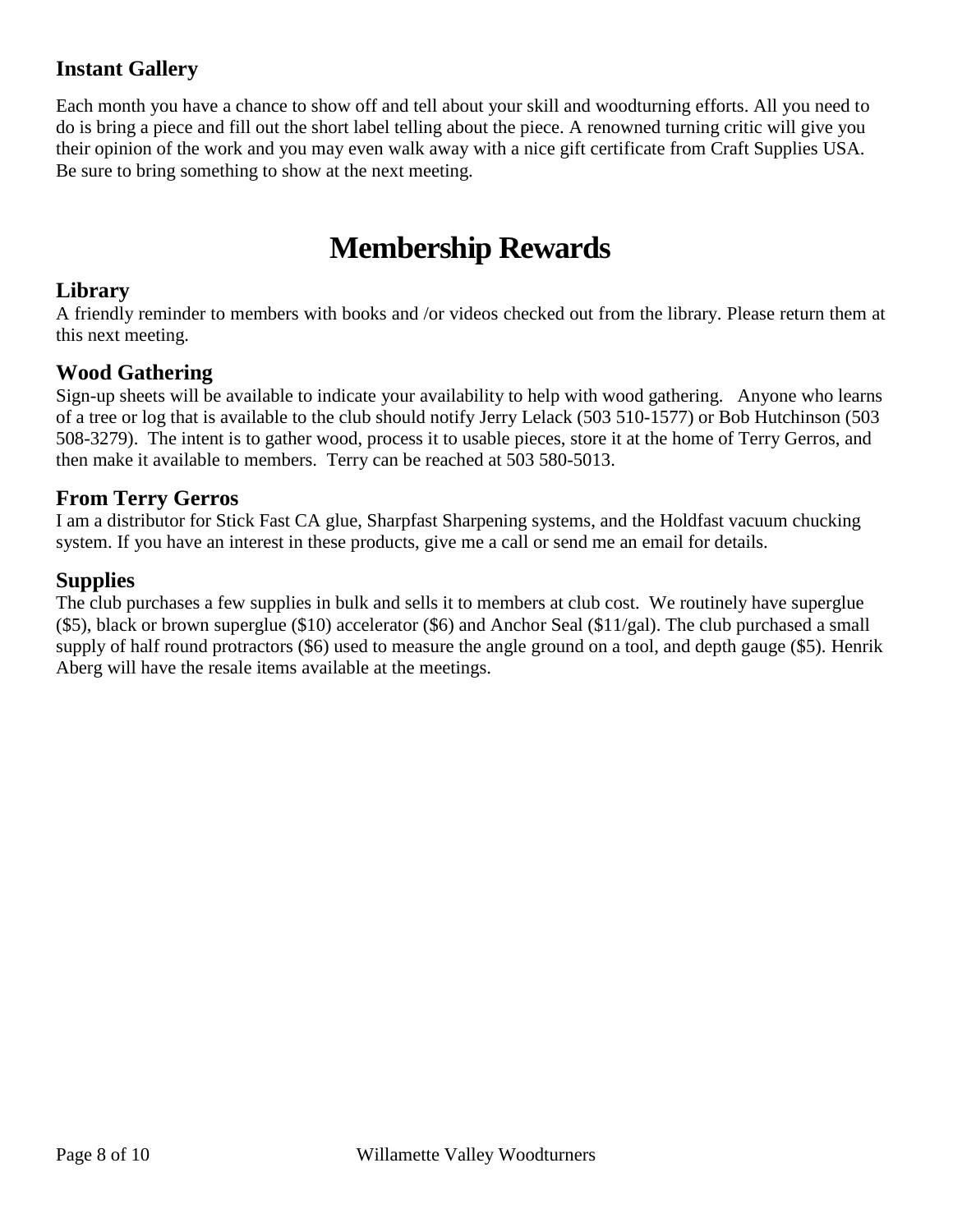### **Club Member Discounts**

 From Jeff Zens: The club's Craft Supply order will be going out on **October 12th** if our order equals or exceeds \$1,000. Craft Supply gives us a 10% discount plus free shipping in all items, and occasional additional discounts on certain other items and quantity purchases. If you order from the sales items, you will receive the club discount in addition to the sale discount, making many items available at very attractive prices. When filling out the web site order form, please use the item number and complete item description from Craft Supply's web site. Do not use an old catalog item number, as these might not be current. Occasionally, Craft Supply is out of an item, and I'm notified that it is on back-order. I will assume that if an item is ordered, it's wanted as soon as it becomes available. If you do not want an item if it is back-ordered, make that comment in the "Notes" column on the club's order page on the web site. I work with Craft Supply to have back-ordered items shipped directly to the member's home address ad no additional cost. For this to work effectively, the entire order must be paid for when your in-stock items are picked up. While I'm not equipped to accept credit cards, cash or check are both fine.

Contact me with any questions at [jeffzens@custombuiltfurniture.com.](mailto:jeffzens@custombuiltfurniture.com.)

- Club members are registered with Klingspor's Woodworking Shop at www.woodworkingshop.com or 800-228-0000, they have your name and will give you a 10% discount.
- Hartville Tool will give club members a 20% discount for the next year and a 15% discount after that: [www.hartvilletool.com](http://www.hartvilletool.com/) or 800-345-2396
- If you show your club card at checkout time to the cashier at Woodcraft in Tigard they will give you a 10% discount (may not apply to some machinery).
- Exotic Wood is offering a discount of 15% off any orders placed at: [www.exoticwoodsusa.com.](http://www.exoticwoodsusa.com/) (This includes sale items and free shipping on orders over \$300). Use promo code ewusaAAW
- Gilmer Wood now offers our club a 10% discount on purchases made there. If you haven't been to Gilmer's, it is well worth the trip to Portland, if only to make your mouth water and make you cry if you leave empty handed.
- North Wood Figured Wood can be viewed at North Woods Figured Wood. Here's our website [www.nwfiguredwoods.com.](http://www.nwfiguredwoods.com/) Please take a look! We're happy to offer you our courtesy 15% discount. Anyone from our club can simply type in "WOODTURNERS" at check out to receive the sale price. No minimum purchase. We've got beautiful Big Leaf Maple, Black Locust, Madrone, White Oak, Ash, Elm and Yew.....turning blanks, slabs, burls and lumber.

### **Club happenings in our area**

(Please visit the club's website listed below for additional information)

**Northwest Woodturners** (Beaverton, OR) [www.northwestwoodturners.com](http://www.northwestwoodturners.com/) Meets 1st Thursday 7:00 PM at The Multnomah Arts Center, 7688 SW Capitol Hwy, Portland

**Cascade Woodturners** (Portland, OR)

[www.cascadewoodturners.com](http://www.cascadewoodturners.com/)

Meets 3rd Thursday 6:45 PM at Willamette Carpenters Training Center, 4222 NE 158th Ave., Portland

### **Beaver State Woodturners** (Eugene, OR)

[www.beaverstatewoodturners.com](http://www.beaverstatewoodturners.com/)

Meets 4th Thursday 6:00 PM at the Woodcraft Store, 1052 Green Acres Rd, Eugene

### **Southwest Washington Woodturners** (Vancouver, WA)

[www.southwestwashingtonwoodturners.com](http://www.southwestwashingtonwoodturners.com/) Meets 4th Wednesday 7:00 PM at Friends of the Carpenter's Center, 1600 West 20th St, Vancouver, WA